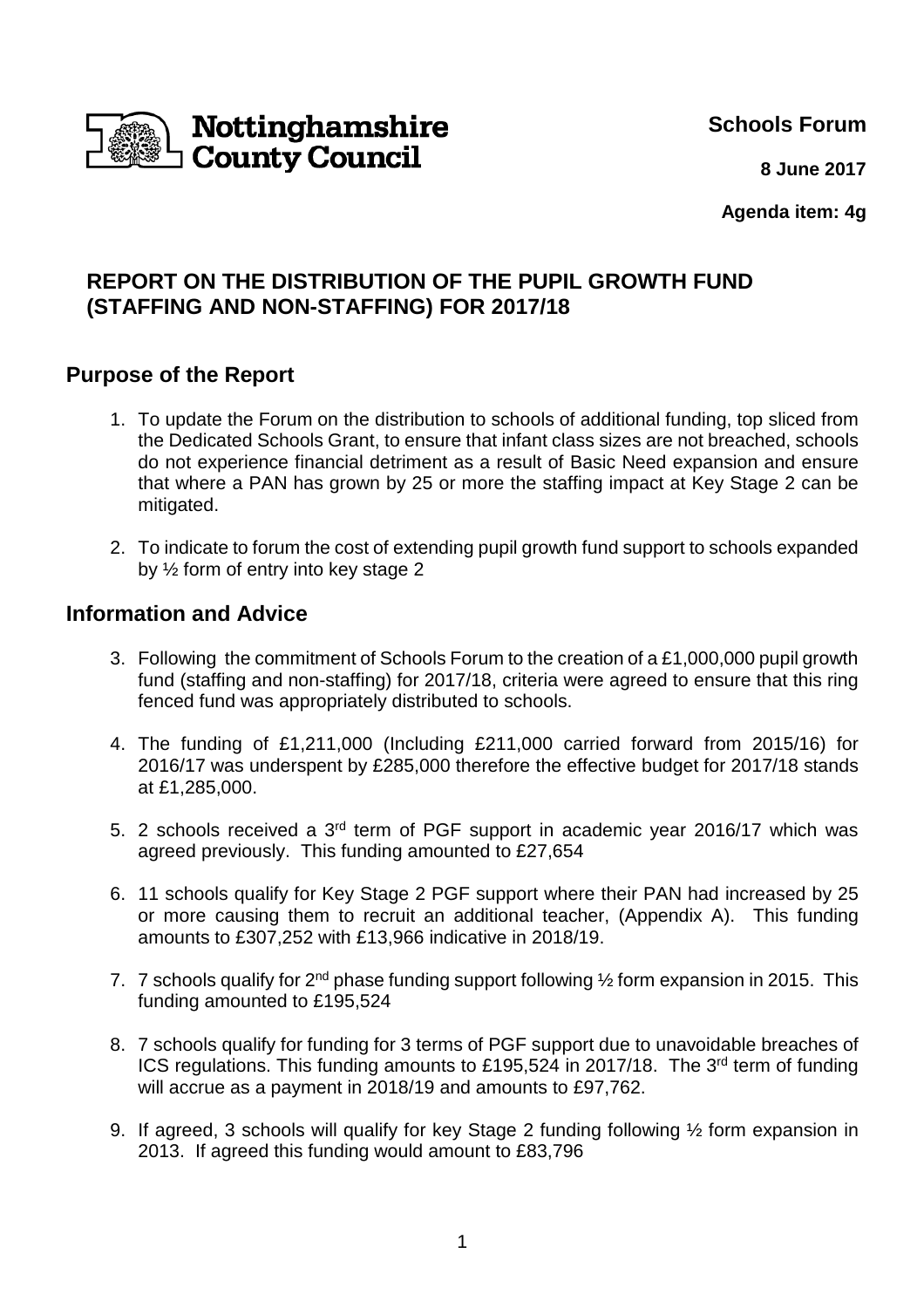- 10. If agreed, 1 school will be funded retrospectively having been unrecorded previously. This will amount to £27,932.
- 11. If agreed 2 schools will qualify for 2 terms of PGF funding arising from 2017/17 Basic need expansion. This funding will amount to £55,864.
- 12. This ring fenced fund has so far been allocated to 27 schools (see appendix A) to ensure that these schools do not: breach infant class sizes as a result of accepting a pupils above PAN or be faced with funding lagged staffing costs at Key stage 2.
- 13. If approved, the PGF requirement will be £1,005,274 from a budget of £1,285,000
- 14. The current standing of this budget is an underspend of £279,726
- 15. This ring fenced fund has been sufficient to meet current identified need, if any further need arises during the year this will be reported. Any underspend will be returned to Schools Forum and be rolled forward to the 2018/19 allocation.

## **RECOMMENDATION/S**

### **That the Schools Forum:**

- 1. Notes the content of the report and agrees the allocations made from the growth fund arising from previously agreed criteria.
- 2. Continues to monitor the use of this fund throughout 2017-18, & considers the level of funding & criteria for future years, in light of any in-year allocations.
- 3. Agrees the indicative 3rd term funding for the £111,728 schools requiring 3 term support.
- 4. Agrees to extend pupil growth fund support into Key stage 2 for ½ form entry expansions. These allocations to be made in NCY 3 and NCY 5 (4th and  $6<sup>th</sup>$  year after expansion).
- 5. Agrees retrospective funding of previously unreported schools
- 6. Agrees funding of 2017/18 basic need allocations

**Marion Clay Group Manager Support to Schools Service T 0115 977 2703 E marion.clay@nottscc.gov.uk** 

**For any enquiries about this report please contact:** Mike Sharpe Team Manager – Place Planning and Admissions Area Officer T 0115 977 2803 E mike.sharpe@nottscc.gov.uk